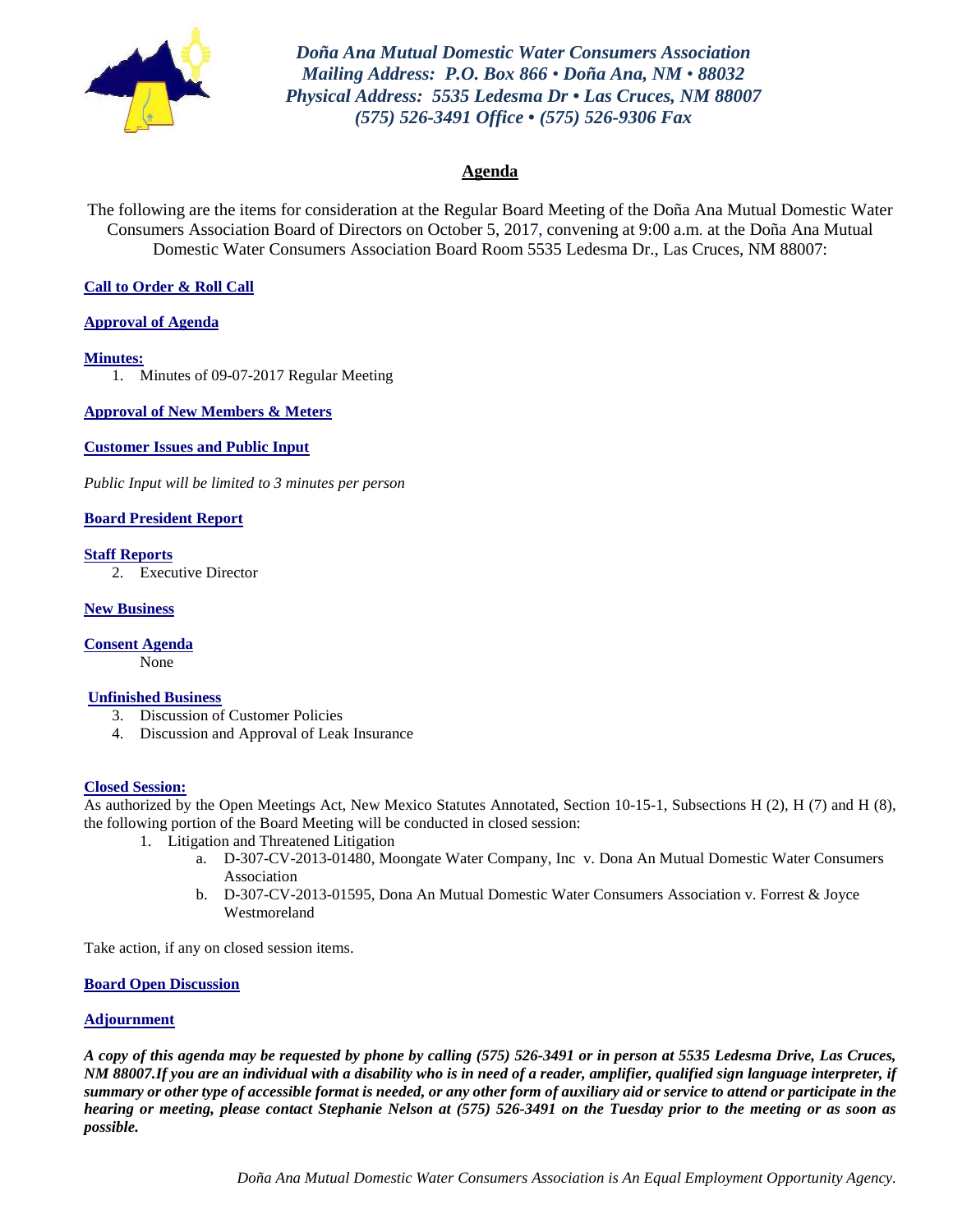

*Doña Ana Mutual Domestic Water Consumers Association Mailing Address: P.O. Box 866 • Doña Ana, NM • 88032 Physical Address: 5535 Ledesma Dr. • Las Cruces, NM 88007 (575) 526-3491 Office • (575) 526-9306 Fax*

The following are the minutes of the Regular Board Meeting of the Doña Ana Mutual Domestic Water Consumers Association Board of Directors, September 7, 2017 convened at 9:00 A.M. in the Doña Ana Mutual Domestic Water Consumers Association Board Room located at 5535 Ledesma Dr., Las Cruces, NM 88007:

# **Call to Order & Roll Call**

President Melton called the meeting to order at 9:01 a.m. and called roll: Vice President – Jamie Stull, Present Board Member – Dr. Kurt Anderson, Present Board Member – Raymond Ponteri, Present

A Quorum was declared

# **Others in Attendance:**

Executive Director – Jennifer Horton Community Members – Jim Hayhoe and Nancy Simmons

# **Approval of Agenda**

Dr. Anderson moved to approve the agenda for the September 7, 2017 Regular Board Meeting as presented; the motion was seconded by Mr. Stull. The Chair called for discussion of the motion. Executive Director Jennifer Horton requested we remove Item Three as we are not ready to proceed with this presentation. Dr. Anderson amended his motion to which Mr. Stull seconded. The Chair called for a vote on the amended motion, which carried by roll call vote 4-0.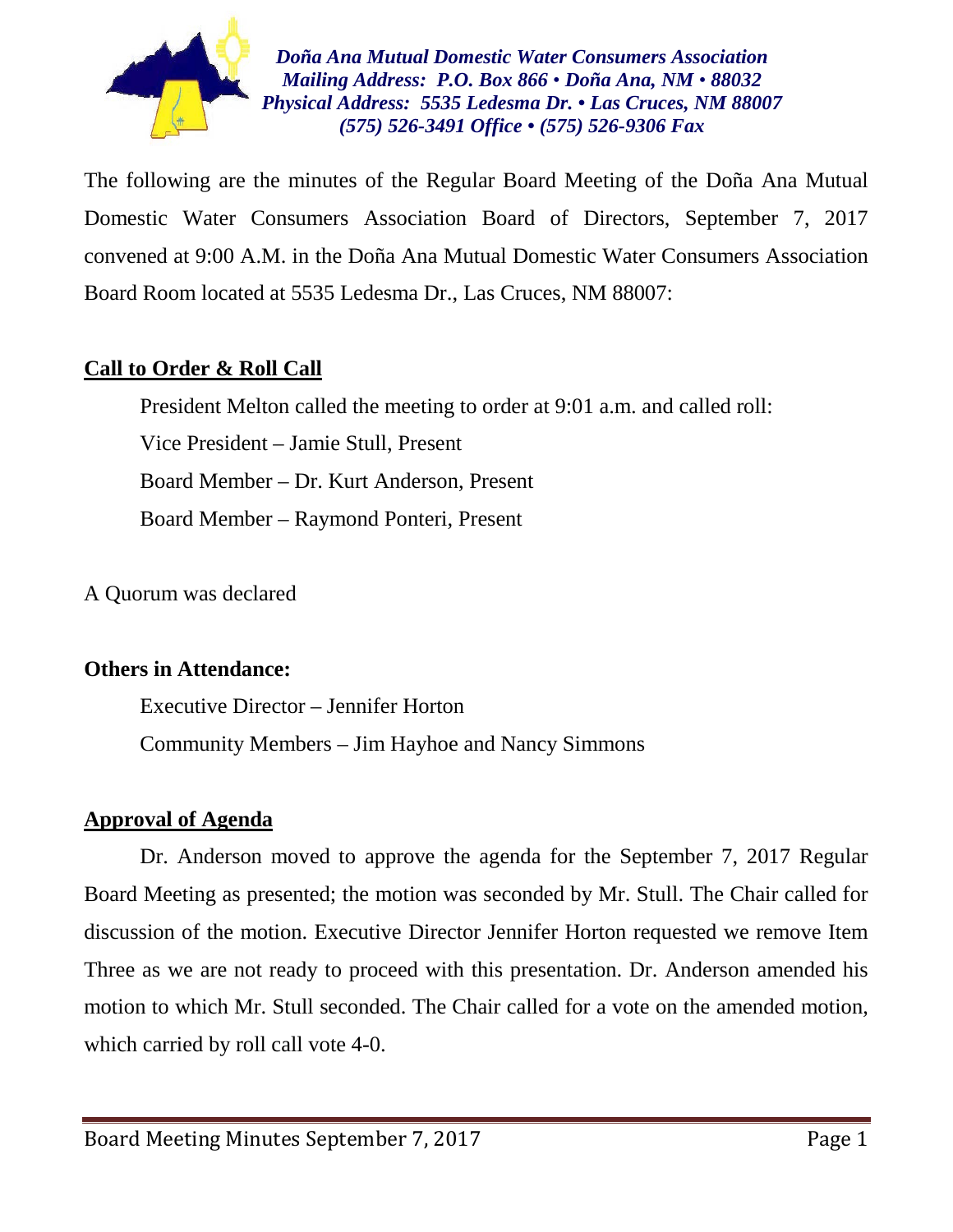# **Minutes**

Dr. Anderson moved to approve the Board Meeting Minutes of August 17, 2017 as presented; the motion was seconded by Mr. Ponteri. The Chair called for discussion of the motion. No discussion was brought forward. The Chair called for a vote on the minutes; the motion carried by roll call vote 4-0.

Dr. Anderson moved to approve the Special Board Meeting Minutes of August 28, 2017 as presented; the motion was seconded by Mr. Ponteri. The Chair called for discussion of the motion to which none was brought forward. The Chair called for a vote on the minutes; the motion carried by roll call vote 4-0.

# **New Members & New Meters**

Dr. Anderson moved to approve the New Members and New Meters list as presented; the motion was seconded by Mr. Stull. The Chair called for discussion of the motion. Executive Director Jennifer Horton advised we have twenty (20) names on the list; seventeen (17) are new members, and one (1) is a new meter. The Chair called for a vote on the motion; the motion carried by roll call vote 4-0.

# **Board President Report**

Mr. Melton advised we do have a full plate today and have continued to move forward with daily activities at the Association.

# **Staff Reports**

Executive Director Jennifer Horton summarized the updated financial report. Ms. Horton will be attending several conferences throughout the State in September. We do have an update on the Westmoreland case; which is in our favor. A Closed Session will be scheduled during our next Regular Board Meeting scheduled for October 5<sup>th</sup>.

Board Meeting Minutes September 7, 2017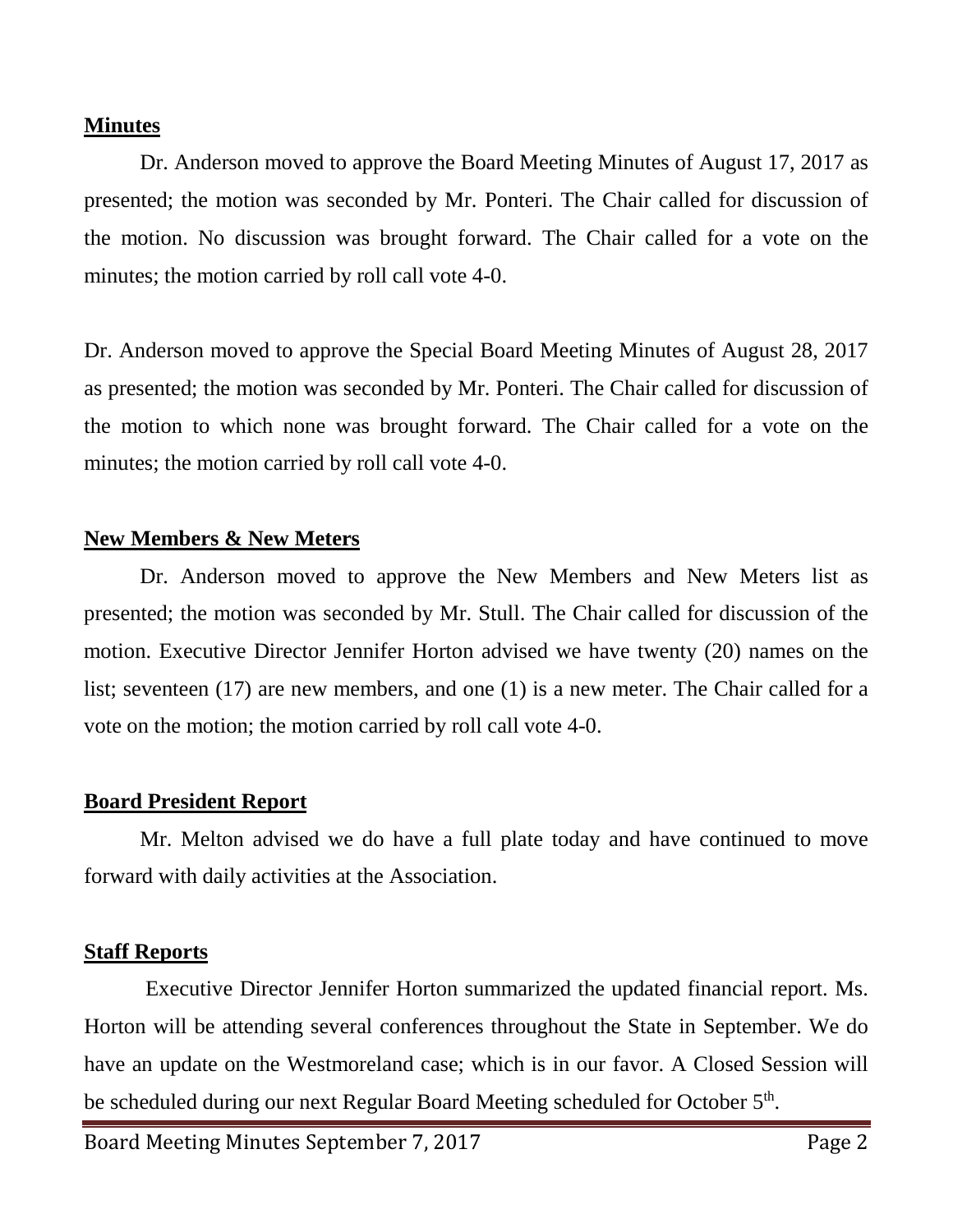### **New Business**

Mr. Melton opened the floor for comments from the Board of Directors with regard to the new Customer Policies as presented. Instead of having individual policies we are proposing a handbook where all policies, procedures, and fees are encompassed in one document. This would be reviewed annually with a Resolution during the change of the fiscal year to coincide with budget reviews. This is similar to what the City of Las Cruces does. The Board will review and present comments to the Executive Director due September 30.

# **Unfinished Business**

Dr. Anderson moved to approve the Employed Handbook as presented; the motion was seconded by Mr. Stull. The Chair called for discussion of the motion. Ms. Horton summarized the Employee Handbook; all comments and input from the Board have been reviewed and incorporated. The Chair called for a vote on the motion; the motion carried by roll call vote 4-0.

Dr. Anderson moved to approve the award of Contract 6325370 WWTP Fence to Souder, Miller, & Associates as presented; Mr. Stull seconded the motion. The Chair called for discussion of the motion. Ms. Horton advised this is for the administration side of the construction and since State funding is involved we must have a licensed P.E. for observation on site. The Chair called for a vote on the motion; the motion carried by roll call vote 4-0.

Dr. Anderson moved to approve the award of Contract 6325349 Via Norte to Souder, Miller, & Associates as presented; the motion was seconded by Mr. Ponteri. The Chair called for discussion of the motion. Ms. Horton explained this is the project that will replace about 5,600 feet of old waterline with eight  $(8)$  inch pipe on Via Norte in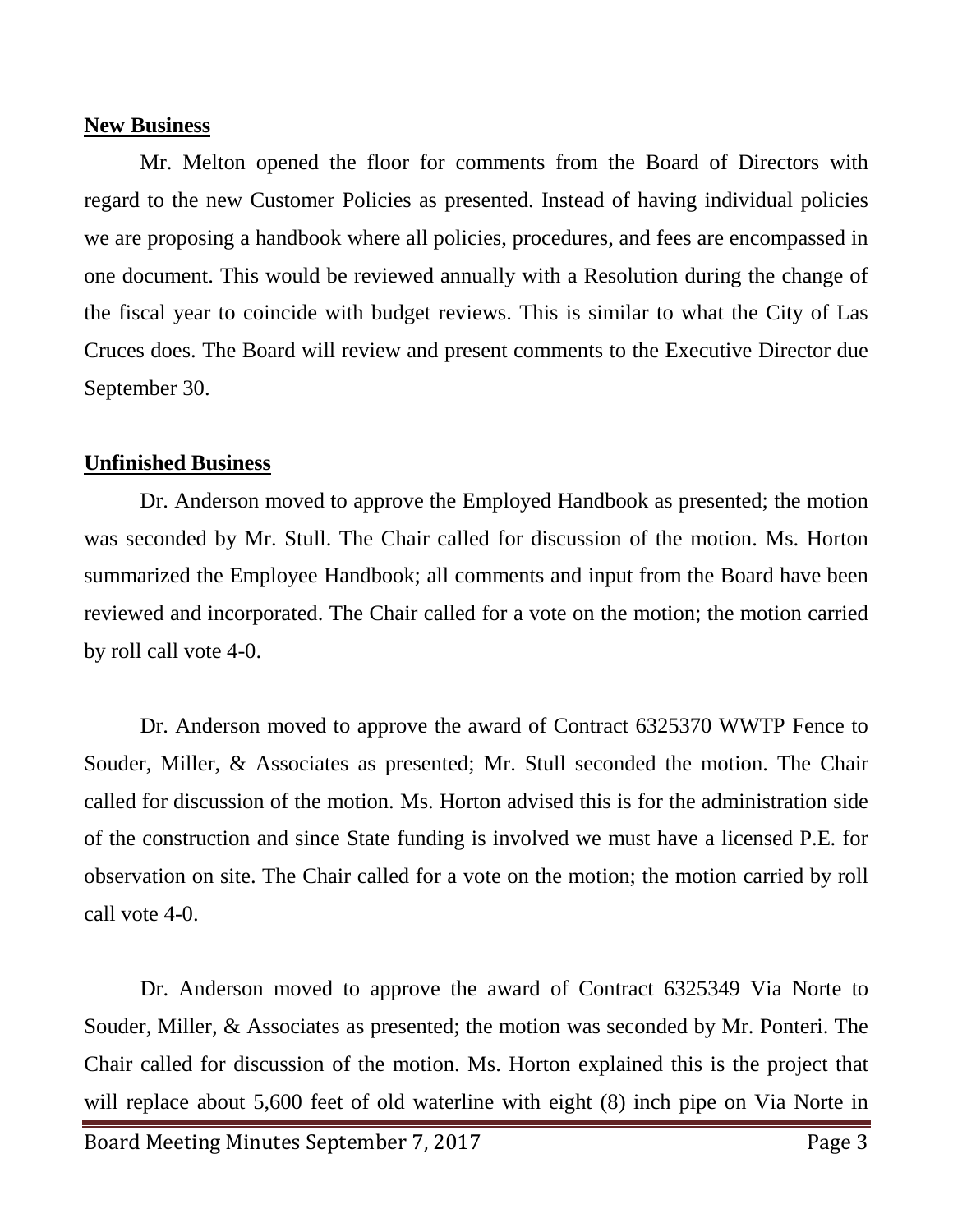Picacho Hills. We do have funding for this project and are currently waiting on the finalization of our permit from Dona Ana County. Hurricane Harvey has created a few delays with regard to deliveries and higher pricing. The Chair called for a vote on the motion; the motion carried by roll call vote 4-0.

Dr. Anderson moved to approve the award of Contract 6326344 SE Collection to Souder, Miller, & Associates as presented; the motion was seconded by Mr. Stull. The Chair called for discussion of the motion. Ms. Horton explained attachments 2 and 3 show a diagram where the amount of work we are able to accomplish is determined by the pricing of bids. This is a multiphase project and we will not know the exact details of how much of the map we can complete as the pricing will determine how many construction phases will be needed. The Chair called for a vote on the motion; the motion carried by roll call vote 4-0.

Dr. Anderson moved to approve the award of Contract 6326321 WWTP District 5 Improvements to Souder, Miller, & Associates as presented; the motion was seconded by Mr. Ponteri. The Chair called for discussion of the motion. Mr. Ponteri inquired as to the status of our discharge permit that was filed October 2015? Ms. Horton advised we are still waiting on the discharge permit from NMED, but the plans are in review. The Chair called for a vote on the motion; the motion carried by roll call vote 4-0.

Dr. Anderson moved to approve the Purchase of Work Order and Tyler Content Manager Module as presented; the motion was seconded by Mr. Ponteri. The Chair called for discussion of the motion. Ms. Horton reminded the Board this is one of our wish list items that will assist with our new preventative maintenance practices and tracking all of the in-house work we do; similar to how we track customer accounts. The Chair called for a vote on the motion; the motion carried by roll call vote 4-0.

Board Meeting Minutes September 7, 2017 Page 4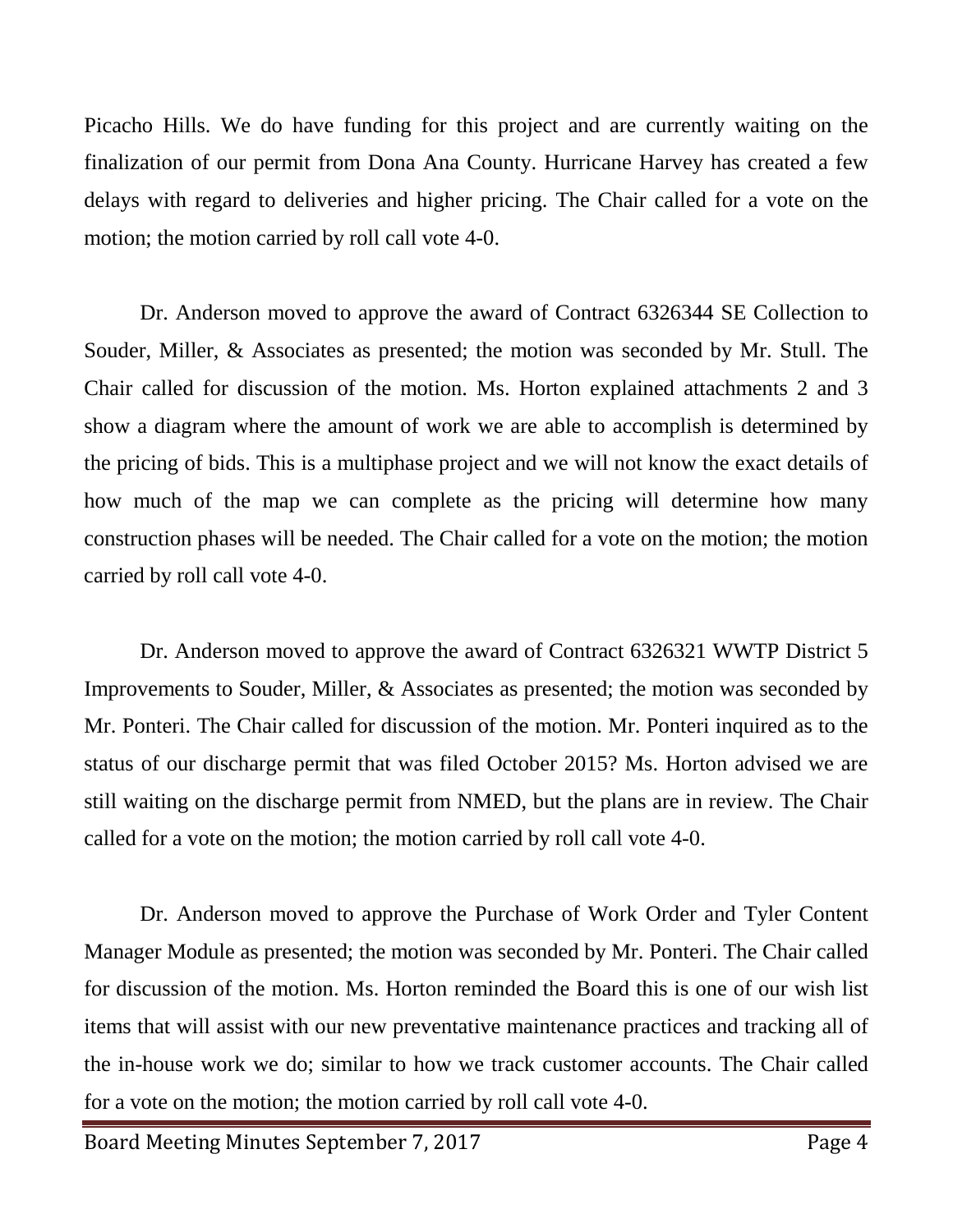# **Open Discussion**

Dr. Anderson would like an update with regard to our water rights issues, and where we are at with Jornada and the City of Las Cruces. Ms. Horton counseled we are still waiting on data.

# **Adjournment**

Dr. Anderson moved to adjourn at 10:05 a.m.; the motion was seconded by Mr. Ponteri. The Chair called for a vote on the motion which carried by roll call vote 4-0.

\_\_\_\_\_\_\_\_\_\_\_\_\_\_\_\_\_\_\_\_\_\_\_\_\_ \_\_\_\_\_\_\_\_\_

Kurt Anderson Date Secretary/ Treasurer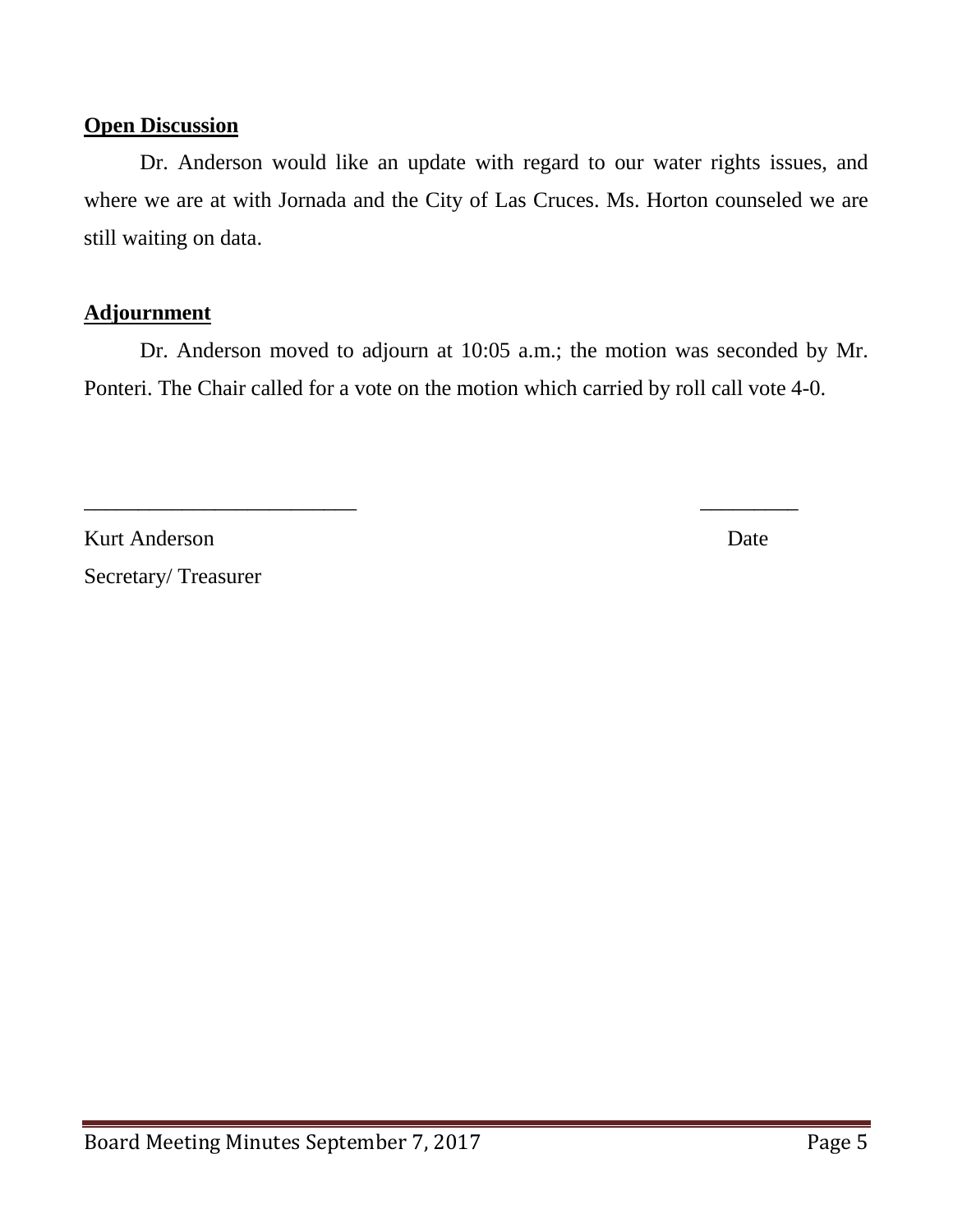| <b>New Meters</b>        |                     |                           |               |                     |                           | September 26 2017 |                       |              |                   |                           | Total       |
|--------------------------|---------------------|---------------------------|---------------|---------------------|---------------------------|-------------------|-----------------------|--------------|-------------------|---------------------------|-------------|
| Name                     | <b>Address</b>      | Tap In Fee                |               | <b>Water Rights</b> |                           | Membership        | <b>Tax</b>            | <b>Sewer</b> | <b>Other Fees</b> |                           | Fees        |
| Ross M. Talis            | 1305 Puerta Vieja   |                           |               |                     | \$                        | 75.00             | \$<br>3.75            |              |                   | \$                        | 78.75       |
| Jack & Shasta Younker    | 5147 Northwind Rd   |                           |               |                     | \$                        | 75.00             | 3.75<br>$\mathcal{S}$ |              |                   | $\mathcal{S}$             | 78.75       |
| Jeannie R. Caldwell      | 8084 Willow Bloom   | \$1,340.67                | \$            | 1,750.00            | $\overline{\mathcal{S}}$  | 75.00             | \$217.53              | \$1,185.00   |                   | \$                        | 4,568.20    |
| Uriel & Erika Marquez    | 520 Hummingbird     | 1,312.03                  | <sup>\$</sup> | 1,750.00            | EM                        |                   | \$153.10              |              |                   | \$                        | 3,215.13    |
| Maria Alvarez            | 1067 Hatfield Rd    |                           |               |                     | \$                        | 75.00             | $\mathcal{S}$<br>3.75 |              |                   | \$                        | 78.75       |
| Lawrence Rigg            | 8132 Constitution   |                           |               |                     | \$                        | 75.00             | $\mathcal{S}$<br>3.75 |              |                   | \$                        | 78.75       |
| Desiree A Young          | 1420 Tierra Del Sol |                           |               |                     | \$                        | 75.00             | 3.75<br>$\mathcal{S}$ |              |                   | $\mathcal{S}$             | 78.75       |
| Ricardo Renteria         | 4642 April Pl       |                           |               |                     | \$                        | 75.00             | 3.75<br>$\mathcal{S}$ |              |                   | \$                        | 78.75       |
| Valerie Rodriguez        | 1504 Taylor Rd      |                           |               |                     | \$                        | 75.00             | $\mathcal{S}$<br>3.75 |              |                   | \$                        | 78.75       |
| Adriana Chairez          | 861 Sunbonet        |                           |               |                     | \$                        | 75.00             | 3.75<br>$\mathcal{S}$ |              |                   | $\boldsymbol{\mathsf{S}}$ | 78.75       |
| Marcelino Moreno         | 12370 Ft Cummings   |                           |               |                     | \$                        | 75.00             | 3.75<br>$\mathcal{S}$ |              |                   | \$                        | 78.75       |
| <b>Roger Whiteaker</b>   | 1870 Cochita Lane   |                           |               |                     | \$                        | 75.00             | 3.75<br>$\mathcal{S}$ |              |                   | \$                        | 78.75       |
| Michael A. Garcia        | 2887 Borroughs St   |                           |               |                     | $\mathcal{S}$             | 75.00             | 3.75<br>\$            |              |                   | $\mathcal{S}$             | 78.75       |
| Jorjean Moreno           | 1131 king James     | 300.00<br>\$              |               |                     | EM                        |                   | \$<br>15.00           |              |                   | \$                        | 315.00      |
| Zia Homesites            | 304 Pawnee          | \$<br>1,340.67            | $\mathcal{S}$ | 1,750.00            | EM                        |                   | \$154.53              |              |                   | \$                        | 3,245.20    |
| Zia Homesties            | 305 Pawnee          | \$<br>1,340.67            | <sup>\$</sup> | 1,750.00            | EM                        |                   | \$154.53              |              |                   | \$                        | 3,245.20    |
| Nicholas Cantrell        | 4635 Northwind      |                           |               |                     | \$                        | 75.00             | $\mathcal{S}$<br>3.75 |              |                   | \$                        | 78.75       |
| <b>Ricky Christian</b>   | 11879 Robledo Vista |                           |               |                     | \$                        | 75.00             | $\mathcal{S}$<br>3.75 |              |                   | $\boldsymbol{\mathsf{S}}$ | 78.75       |
| <b>Maria I Rosales</b>   | 245 Rosales Farm    |                           |               |                     | $\mathbb{S}$              | 75.00             | 3.75<br>$\mathcal{S}$ |              |                   | $\mathcal{S}$             | 78.75       |
| <b>Desert View Homes</b> | 1606 Santa Thomas   | 1,340.67<br>\$            | $\mathcal{S}$ | 1,750.00            | EM                        |                   | \$154.53              |              |                   | \$                        | 3,245.20    |
| <b>Desert View Homes</b> | 3042 San Lorenzo    | \$<br>1,340.67            | $\mathcal{S}$ | 1,750.00            | EM                        |                   | \$154.53              |              |                   | \$                        | 3,245.20    |
| <b>Desert View Homes</b> | 3058 San Lorenzo    | 1,340.67<br>\$            | $\mathcal{S}$ | 1,750.00            | EM                        |                   | \$154.53              |              |                   | $\mathbb{S}$              | 3,245.20    |
| <b>Desert View Homes</b> | 3027 San Elizario   | 1,340.67<br>\$            | $\mathcal{S}$ | 1,750.00            | EM                        |                   | \$154.53              |              |                   | \$                        | 3,245.20    |
| Ciri Enoch               | 1133 Snowy Egret    | \$<br>300.00              |               |                     | EM                        |                   | \$<br>15.00           |              |                   | \$                        | 315.00      |
| Mesilla Valley Habitat   | 4162 Aurora Star    | \$<br>1,340.67            | $\mathcal{S}$ | 1,750.00            | EM                        |                   | \$154.53              |              |                   |                           | \$3,245.20  |
| <b>Desert View Homes</b> | 3018 San Elizario   | 1,340.67<br>\$            | $\mathcal{S}$ | 1,750.00            | EM                        |                   | \$154.54              |              |                   | \$                        | 3,245.21    |
| Mesilla Valley Habitat   | 4154 Aurora Star    | 1,340.67<br>\$            | $\mathcal{S}$ | 1,750.00            | $\boldsymbol{\mathsf{S}}$ | 75.00             | \$158.58              |              |                   | \$                        | 3,324.25    |
| <b>Desert View Homes</b> | 3070 San Elizario   | \$<br>1,340.67            | <sup>\$</sup> | 1,750.00            | EM                        |                   | \$154.53              |              |                   |                           | \$3,245.20  |
| <b>Desert View Homes</b> | 3058 San Elizario   | 1,340.67<br>$\mathcal{S}$ | $\mathcal{S}$ | 1,750.00            | EM                        |                   | \$154.53              |              |                   | \$                        | 3,245.20    |
|                          |                     |                           |               |                     |                           |                   |                       |              |                   |                           | \$45,292.09 |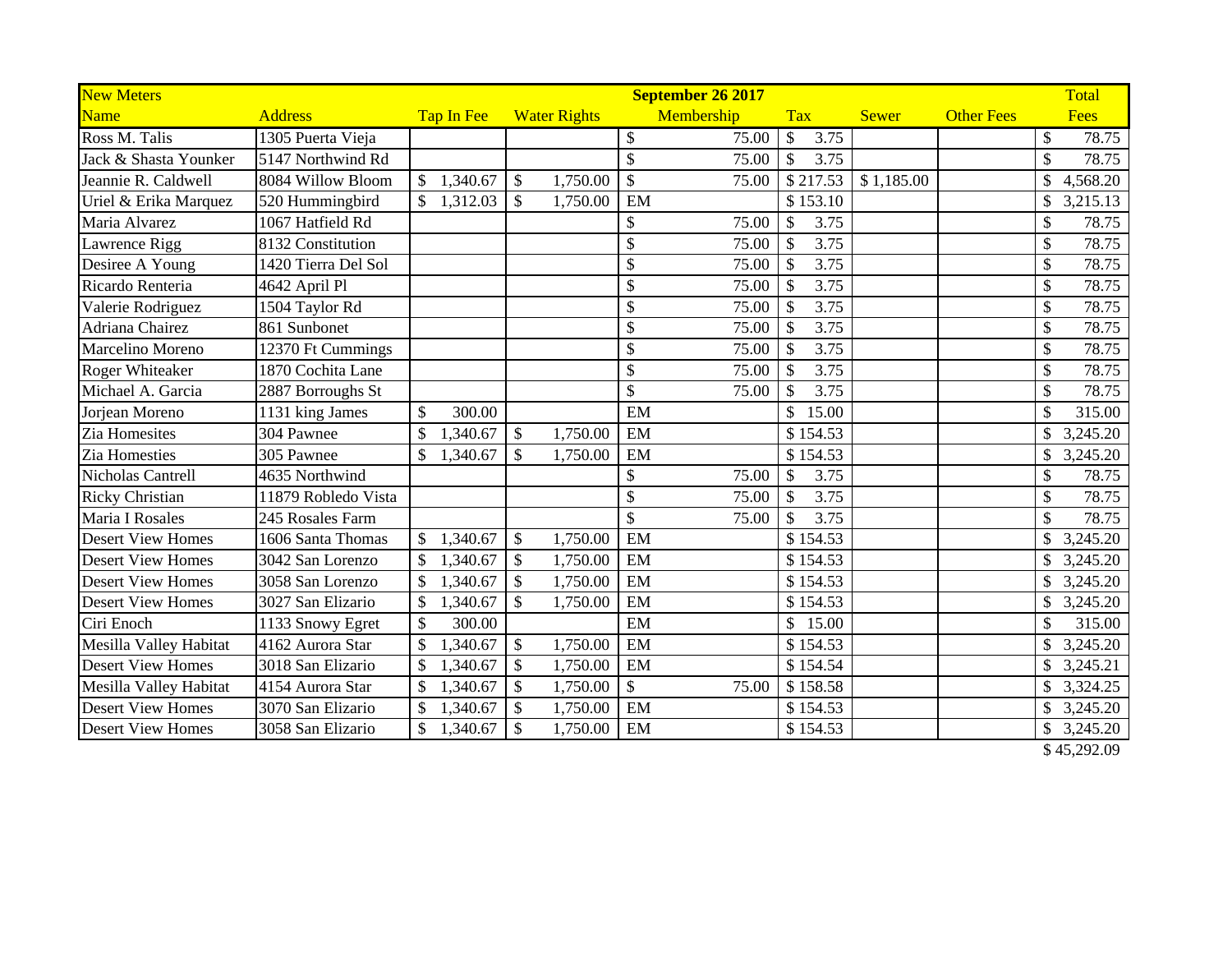

# DAMDWCA Customer Service Department Report

5 October 2017

- I. Billing:
- 1. On August 31, 2017 billing was submitted and approved. Statements were mailed out on September 1, 2017.
- II. Penalties:
	- 1. Penalties for August totaled: \$ 5,157.25
	- 2. Penalties will be processed on September 25, 2017.
- III. Disconnects:
	- 1. On Tuesday, August 22, 2017 we disconnected accounts for non-payment. There were 81 accounts up for disconnection. A total of 46 were disconnected.

 Dona Ana: 38 Ft. Selden: 3 Picacho Hills: 5 Fairview: 0 Previously Locked: 7 Paid prior to disconnection: 24 Removed due to billing issues: 4 Total Reconnections for August 2017: 42 Disconnections are scheduled for Thursday, September 21,2017.

- IV. Membership Certificates: Membership certificates are ready for signatures.
- V. Document Scanning: Scanning is completed on a daily basis. Towards the end of the month we catch up on items we were not able to scan earlier in the month.
- I. Total Membership as of August 2017: 4,621
- II. Total number of Connections as of August 11, 2017: 5,715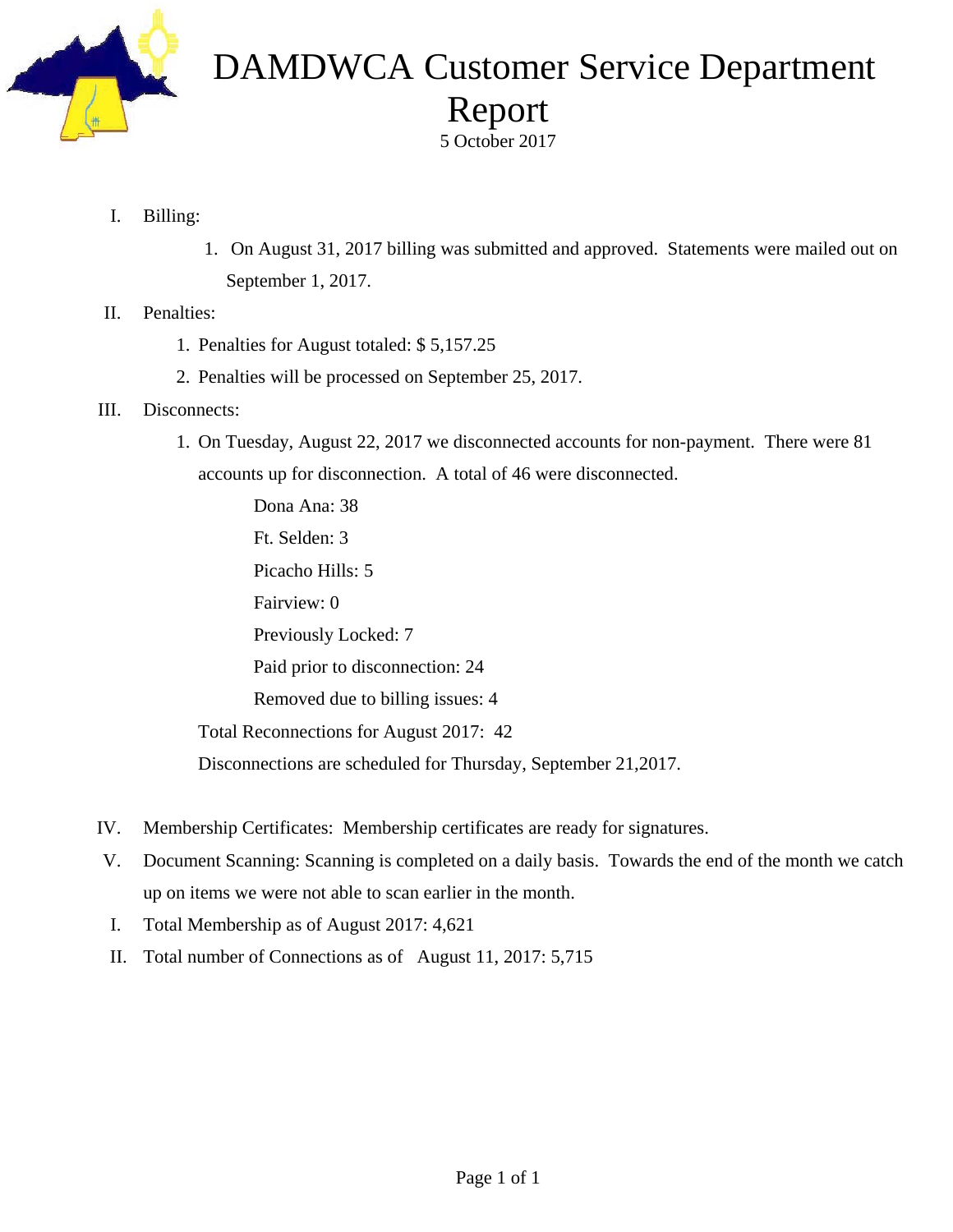#### **Monthly Penalties**

| Year | <b>JAN</b>  | <b>FEB</b>  | <b>MAR</b>  | APR        | <b>MAY</b>  | <b>JUN</b>  | <b>JUL</b> | <b>AUG</b> | <b>SEPT</b>                                        | <b>OCT</b> | <b>NOV</b> | DEC         | <b>Yrly. Total</b> |
|------|-------------|-------------|-------------|------------|-------------|-------------|------------|------------|----------------------------------------------------|------------|------------|-------------|--------------------|
| 2015 | \$6,792.26  | \$10,309.51 | \$10,551.61 | \$8,441.54 | \$13,762.14 | \$11.580.03 | \$8,152.16 |            | $$11.593.73$ $$13.528.02$ $$6.404.45$ $$11.110.29$ |            |            | \$11,793.99 | \$124,019.73       |
| 2016 | \$12,275.00 | \$9,482.00  | \$7,656.22  | \$9,649.53 | \$7,938.14  | \$7,600.06  | \$7,263,39 | \$5,866.21 | \$5,808.28                                         | \$5,345.00 | \$8,512.60 | \$4,942.00  | \$92,338.43        |
| 2017 | \$3,444.24  | \$3,242.34  | \$2,892.99  | \$3,074.05 | \$3,753.35  | \$4,141.08  | \$4,409.10 | \$5,157.25 |                                                    |            |            |             | \$30,114.40        |
| 2018 |             |             |             |            |             |             |            |            |                                                    |            |            |             | \$0.00             |
| 2019 |             |             |             |            |             |             |            |            |                                                    |            |            |             | \$0.00             |



#### **Monthly Disconnections**

| Year | <b>JAN</b> | <b>FEB</b> | <b>MAR</b> | <b>APR</b> | <b>MAY</b> | <b>JUN</b> | <b>JUL</b> | <b>AUG</b> | <b>SEPT</b> | <b>OCT</b> | <b>NOV</b> | <b>DEC</b> | <b>Yearly Total</b> |
|------|------------|------------|------------|------------|------------|------------|------------|------------|-------------|------------|------------|------------|---------------------|
| 2015 |            | 55         | 56         | 39         | 50         | 42         | 43         | 62         | 107         | 169        | 118        | 120        | 861                 |
| 2016 | 106        | 64         | 66         | 51         | 42         | 51         | 38         | 77         | 72          | 68         | 59         | 45         | 739                 |
| 2017 | 66         | 54         | 42         | 48         | 51         | 52         | 50         | 46         |             |            |            |            | 409                 |
| 2018 |            |            |            |            |            |            |            |            |             |            |            |            |                     |
| 2019 |            |            |            |            |            |            |            |            |             |            |            |            |                     |

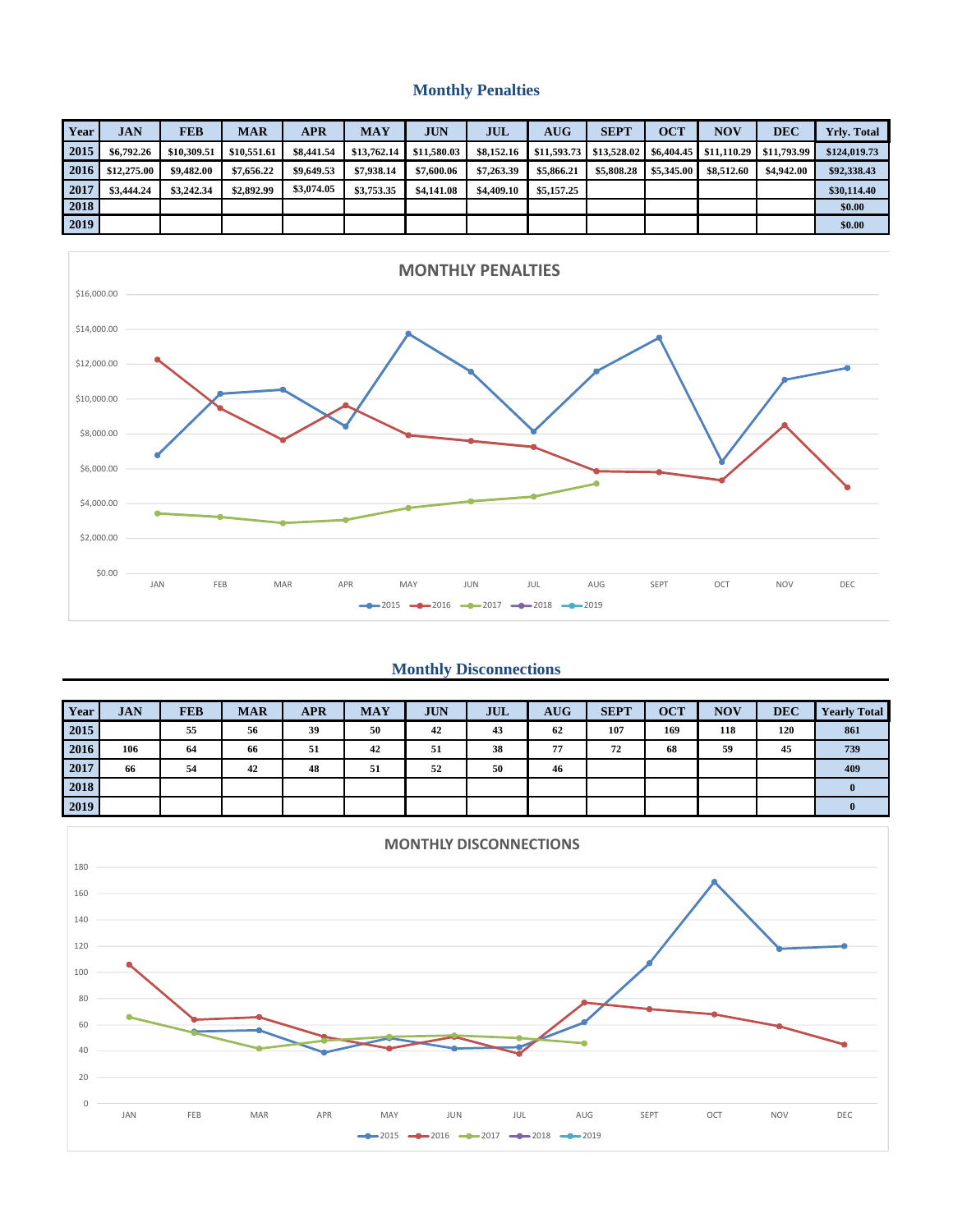|                          | <b>JUL</b>               | <b>AUG</b> | <b>SEPT</b>              | <b>OCT</b>               | <b>NOV</b>               | <b>DEC</b> | <b>JAN</b> | <b>FEB</b> | <b>MAR</b> | <b>APR</b> | <b>MAY</b> | <b>JUN</b> | Yrly. Gal. Total |
|--------------------------|--------------------------|------------|--------------------------|--------------------------|--------------------------|------------|------------|------------|------------|------------|------------|------------|------------------|
| Pumped                   | 82,657,593               | 65,251,937 |                          |                          |                          |            |            |            |            |            |            |            | 147,909,530      |
| <b>Billed</b>            | 78,738,280               | 56,391,124 |                          |                          |                          |            |            |            |            |            |            |            | 135, 129, 404    |
| Flushing/Breaks          |                          |            |                          |                          |                          |            |            |            |            |            |            |            |                  |
| Unbilled                 | 4,671                    | 170,656    |                          |                          |                          |            |            |            |            |            |            |            | 175,327          |
| Water Loss               | 3,914,642                | 8,690,157  |                          |                          |                          |            |            |            |            |            |            |            | 12,604,799       |
| % of Loss                | 5%                       | 13%        | #DIV/0!                  | #DIV/0!                  | #DIV/0!                  | #DIV/0!    | #DIV/0!    | #DIV/0!    | #DIV/0!    | #DIV/0!    | #DIV/0!    | #DIV/0!    | 9%               |
|                          |                          |            |                          |                          |                          |            |            |            |            |            |            |            |                  |
| <b>Picacho Hills</b>     |                          |            |                          |                          |                          |            |            |            |            |            |            |            |                  |
| Pumped                   | 15,705,500               | 11,416,300 |                          |                          |                          |            |            |            |            |            |            |            | 27,121,800       |
| Billed                   | 13,973,131               | 10,248,313 |                          |                          |                          |            |            |            |            |            |            |            | 24,221,444       |
| Unbilled                 | $\overline{\phantom{a}}$ | 20,000     |                          |                          |                          |            |            |            |            |            |            |            | 20,000           |
| Water Loss               | 1,732,369                | 1,147,987  |                          |                          |                          |            |            |            |            |            |            |            | 2,900,356        |
|                          | 11%                      | 10%        | #DIV/0!                  | #DIV/0!                  | #DIV/0!                  | #DIV/0!    | #DIV/0!    | #DIV/0!    | #DIV/0!    | #DIV/0!    | #DIV/0!    | #DIV/0!    | 11%              |
| Dona Ana/Radium/Fairview |                          |            |                          |                          |                          |            |            |            |            |            |            |            |                  |
| Pumped                   | 66,952,093               | 53,835,637 |                          |                          |                          |            |            |            |            |            |            |            | 120,787,730      |
| Billed                   | 64,765,149               | 46,142,811 |                          |                          |                          |            |            |            |            | ٠          |            | $\sim$     | 110,907,960      |
| Unbilled                 | 4,671                    | 150,656    | $\overline{\phantom{a}}$ | $\overline{\phantom{a}}$ | $\overline{\phantom{a}}$ |            |            |            | ٠          | ٠          | ٠          | $\sim$     | 155,327          |
| Water Loss               | 2,182,273                | 7,542,170  |                          |                          |                          |            |            |            |            |            |            |            | 9,724,443        |
|                          | 3%                       | 14%        | #DIV/0!                  | #DIV/0!                  | #DIV/0!                  | #DIV/0!    | #DIV/0!    | #DIV/0!    | #DIV/0!    | #DIV/0!    | #DIV/0!    | #DIV/0!    | 8%               |

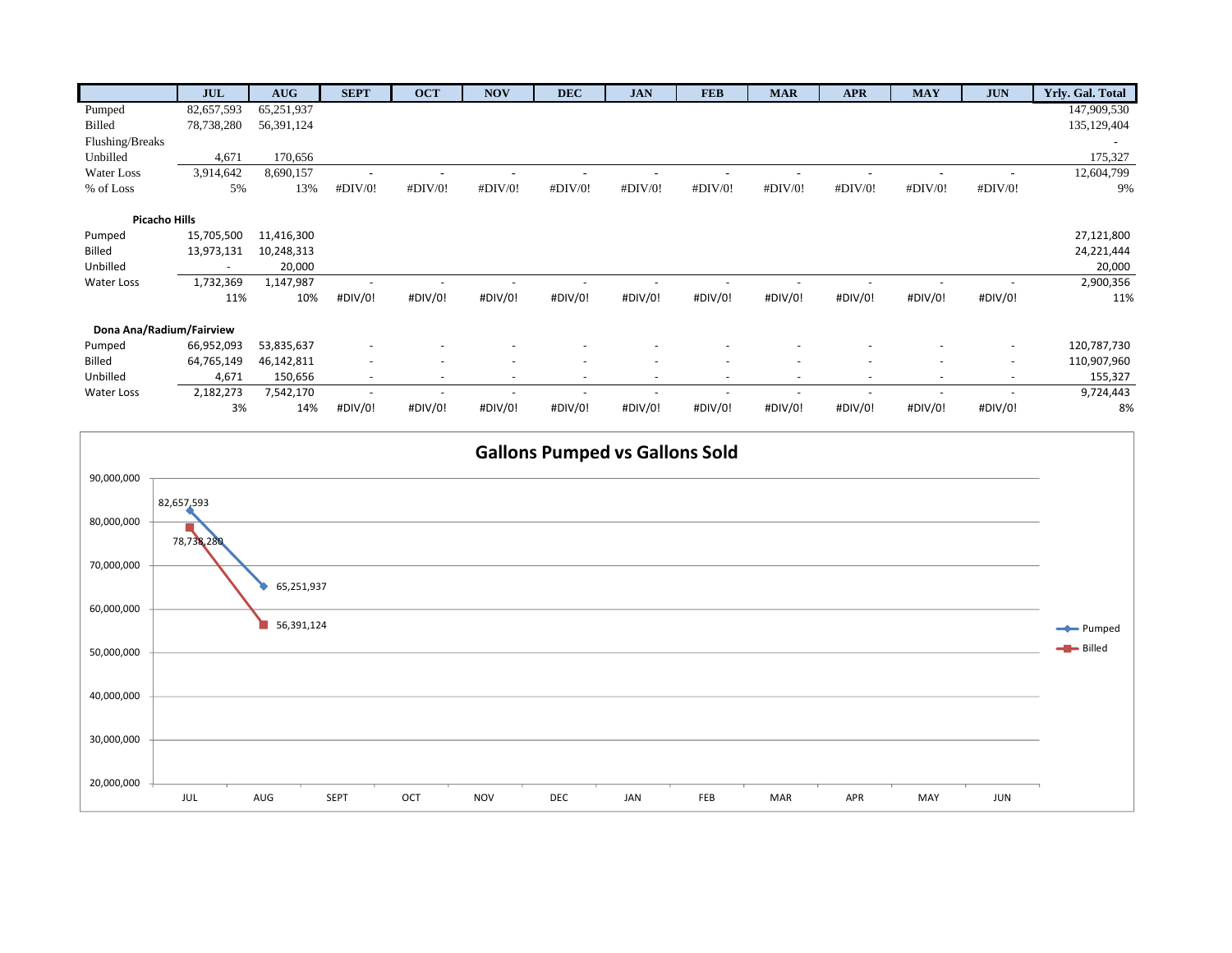# **DOÑA ANA WATER SYSTEMS PUMPING DATA**

|      |            |            |            |            |            |            |            |            | LKG-1905, 1905 S. 1905-S-1, 1905-S-4, 1905-S-5, 1905-S-4 |            |              |            |                         |                  |
|------|------------|------------|------------|------------|------------|------------|------------|------------|----------------------------------------------------------|------------|--------------|------------|-------------------------|------------------|
| Year | <b>JAN</b> | <b>FEB</b> | <b>MAR</b> | <b>APR</b> | <b>MAY</b> | <b>JUN</b> | <b>JUL</b> | <b>AUG</b> | <b>SEPT</b>                                              | <b>OCT</b> | <b>NOV</b>   | <b>DEC</b> | <b>Yrly. Gal. Total</b> | <b>Acre Feet</b> |
| 2012 | 24,432,587 | 25,782,264 | 38,044,794 | 45,962,262 | 55,513,568 | 64,595,847 | 57,170,585 | 50,339,544 | 43,466,702                                               | 28,850,122 | 28, 243, 781 | 24,453,634 | 486,855,690             | 1,494.105        |
| 2013 | 24,249,939 | 23.329,610 | 38,064,981 | 46,462,497 | 57,317,163 | 63,880,675 | 50,741,546 | 45,583,545 | 36,827,179                                               | 36,049,128 | 33,950,110   | 24,942,391 | 481,398,764             | 1,477,359        |
| 2014 | 23,766,965 | 24.148.114 | 33,926,528 | 38,390,499 | 61.134.851 | 62,314,015 | 52,701,447 | 37,175,209 | 30,841,408                                               | 26.531.104 | 19,621,484   | 23,514,412 | 434,066,036             | 1,332.100        |
| 2015 | 24.190.459 | 28,421,869 | 35,139,500 | 47,094,453 | 64,441,095 | 61,109,043 | 43,547,088 | 38,263,107 | 42,048,368                                               | 28,646,735 | 26,908,590   | 22,478,862 | 462,289,169             | 1,418.713        |
| 2016 | 21,917,333 | 27,667,934 | 37,409,118 | 47,305,711 | 54,528,331 | 61,418,100 | 64,814,800 | 49,086,700 | 38,724,900                                               | 34,980,100 | 29,969,000   | 27,447,400 | 495,269,427             | 1,519.926        |
| 2017 | 24,054,300 | 24,830,300 | 37,140,400 | 48,078,400 | 54,012,800 | 61.143.900 | 52,281,400 | 41,345,300 |                                                          |            |              |            | 342,886,800             | 1,052.281        |
| 2018 |            |            |            |            |            |            |            |            |                                                          |            |              |            |                         | 0.000            |
| 2019 |            |            |            |            |            |            |            |            |                                                          |            |              |            |                         | 0.000            |



**LRG-1905, 1905 S, 1905-S-1, 1905-S-2, 1905-S-3, 1905-S-4**

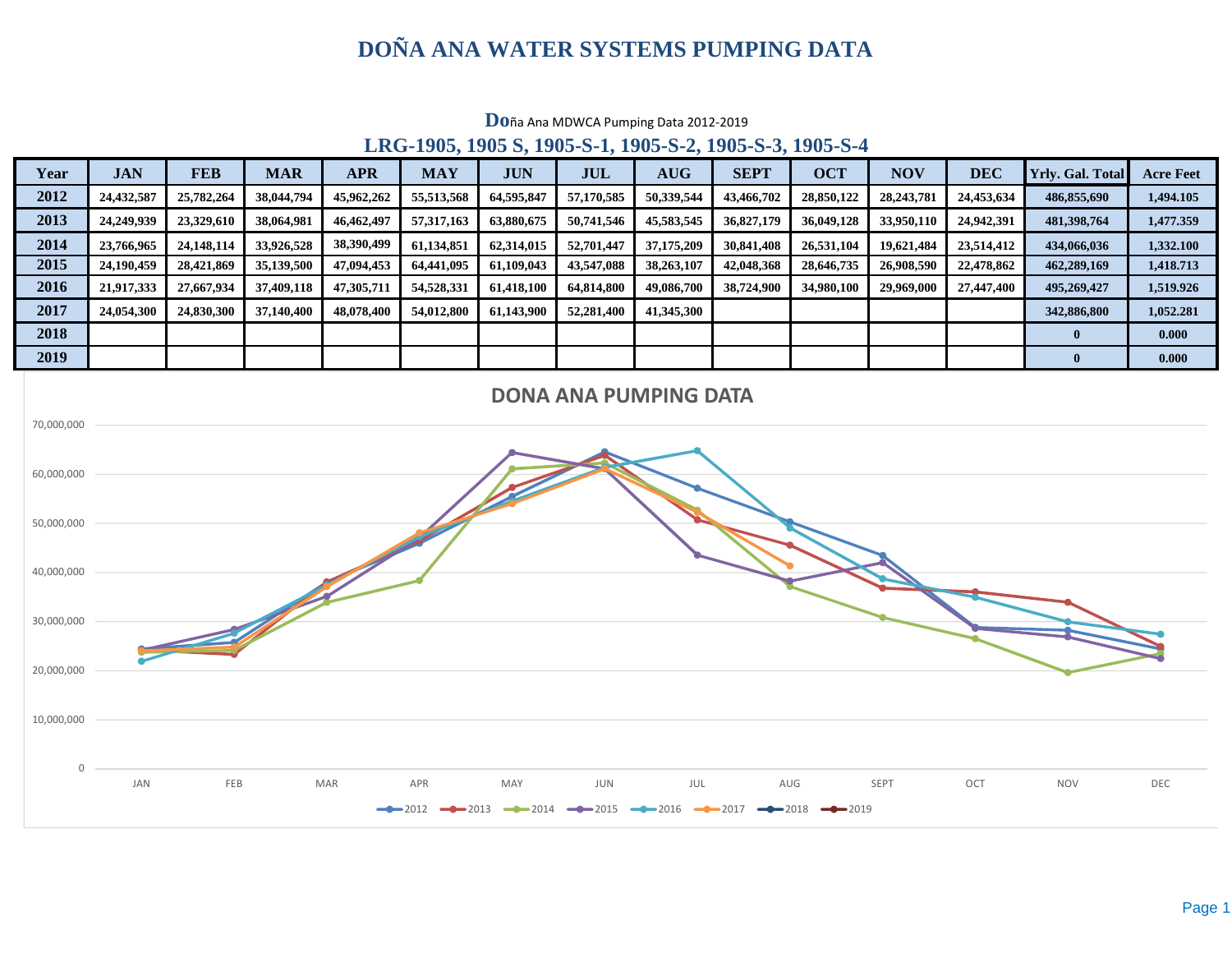# **DOÑA ANA WATER SYSTEMS PUMPING DATA**

**Do**ña Ana MDWCA at Ft. Selden Pumping Data 2012‐2019

#### **LRG 80-S-2, 80-S-4, 80-POD6**

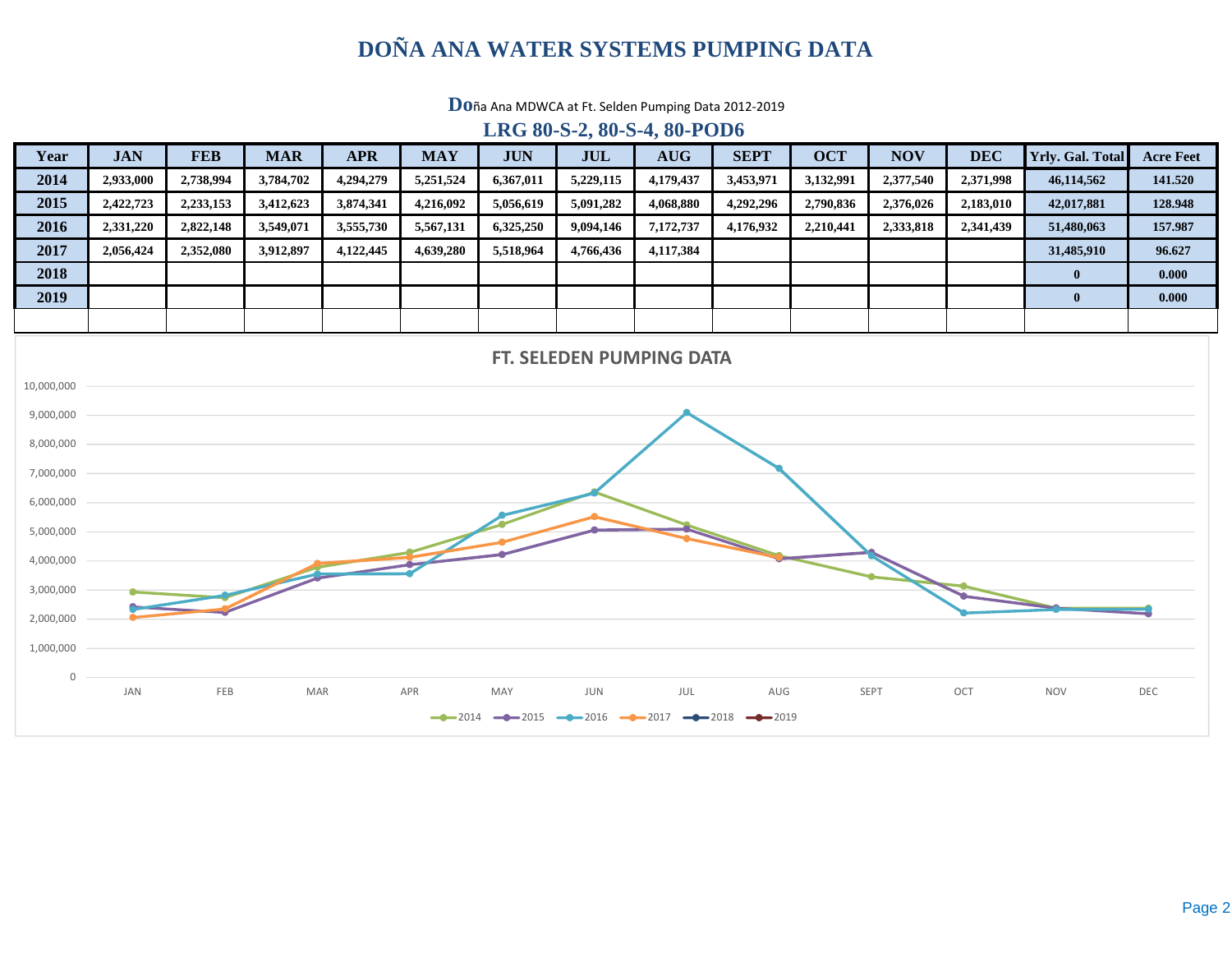# **DOÑA ANA WATER SYSTEMS PUMPING DATA**

**Do**ña Ana MDWCA at Picacho Hills Pumping Data 2012‐2019

**LRG-4250, 4250-S, 4250-S-2**

| Year | <b>JAN</b> | <b>FEB</b> | <b>MAR</b> | <b>APR</b> | <b>MAY</b> | <b>JUN</b> | JUL        | <b>AUG</b> | <b>SEPT</b> | <b>OCT</b> | <b>NOV</b> | <b>DEC</b> | <b>Yrly.</b> Gal. Total | <b>Acre Feet</b> |
|------|------------|------------|------------|------------|------------|------------|------------|------------|-------------|------------|------------|------------|-------------------------|------------------|
| 2014 | 7,127,600  | 7.538.000  | 9,229,176  | 10,473,776 | 12,509,408 | 13,558,832 | 12,891,892 | 10,678,512 | 9,388,149   | 9,588,205  | 7,655,945  | 7,394,480  | 118,033,975             | 362.233          |
| 2015 | 6,594,504  | 6,131,834  | 8,739,758  | 10,213,292 | 11,057,268 | 12,772,516 | 11,534,792 | 11,617,400 | 10,691,123  | 8,823,303  | 7,393,799  | 6,115,782  | 111,685,371             | 342.750          |
| 2016 | 5,803,070  | 6.625.130  | 8.903.256  | 9,656,308  | 11,938,800 | 13,382,000 | 19,500,100 | 18,774,500 | 11.995.200  | 10.128.400 | 9,237,600  | 7,779,700  | 133,724,064             | 410.384          |
| 2017 | 5,305,200  | 5,746,900  | 8,297,200  | 10,604,000 | 12,503,600 | 14,601,900 | 13,933,700 | 10.398.200 |             |            |            |            | 81,390,700              | 249.779          |
| 2018 |            |            |            |            |            |            |            |            |             |            |            |            |                         | 0.000            |
| 2019 |            |            |            |            |            |            |            |            |             |            |            |            |                         | 0.000            |

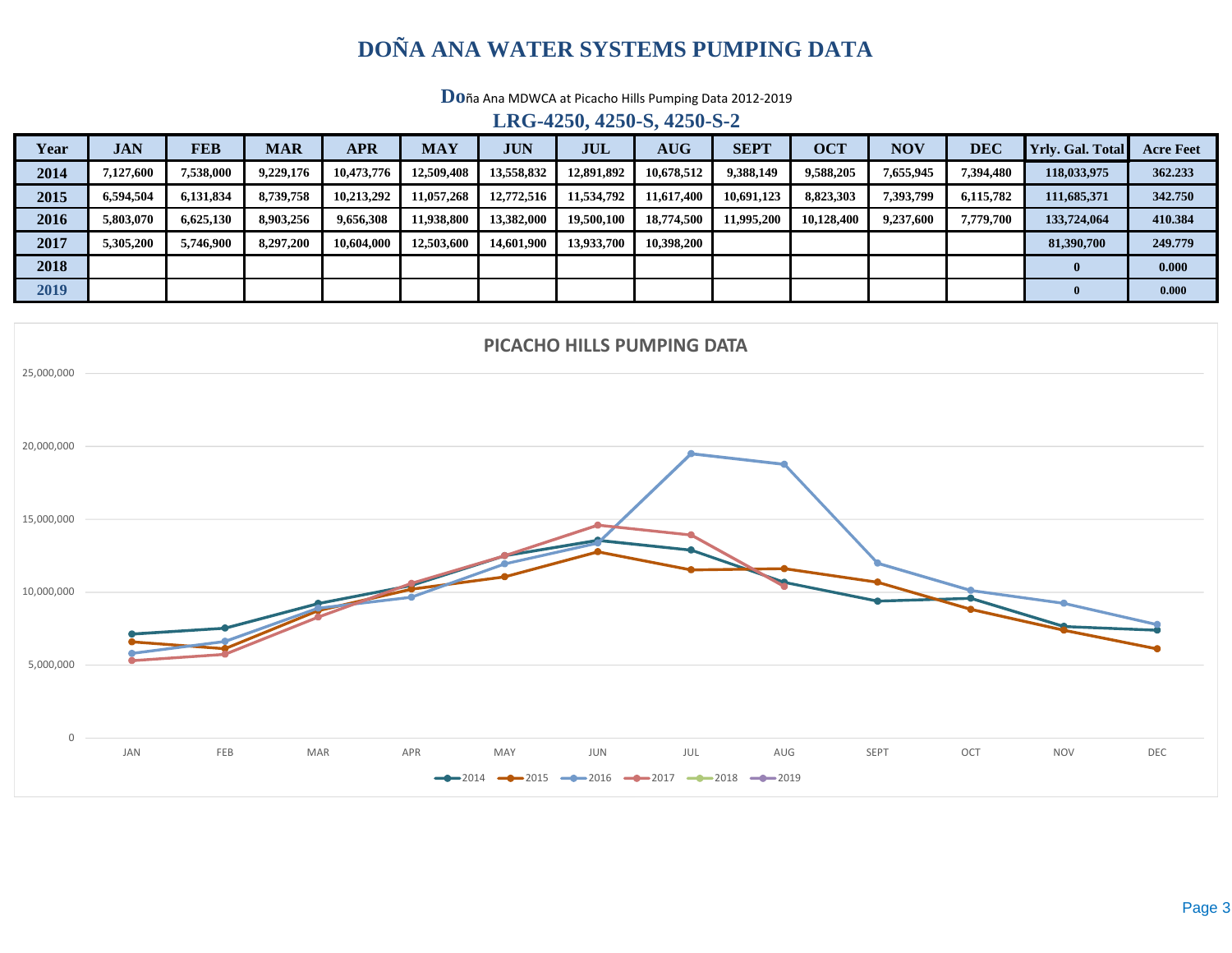# **PROJECT MANAGERS REPORT 10/5/2017**

#### **PICACHO HILLS PROJECTS**

#### TANK @ PICACHO HILLS

 General Hydronic's Inc. has completed the project. A final walk through will be scheduled and project will be finalized.

#### DISTRICT 5 WASTEWATER DISCHARGE PERMIT

 Our discharge permit was submitted to New Mexico Environmental Department (NMED) Ground Water Quality Bureau (GWQB) for review and approval in October 2015.. However, NMED has indicated that review and/or approval of the permit could extend up to 12 months.

#### WELL #15

 Both set of samples have been taken and submitted to Hall Environmental located in Albuquerque. Once results are acquired they will be submitted to New Mexico Environmental Department (NMED). NMED requires two set of samples to be taken from two different quarters before a new Well could be placed online. Coordination with SMA has been conducted to replace the Variable Frequency Device (VFD).

#### FENCE PROJECT WASTEWATER TREATMENT PLANT

 The Wastewater Treatment Plant Fence Project has started on September 28, 2017. DJM Construction was approached by Doña Ana County last week stating that we needed a permit for a fence that was 6 feet or higher. Construction has commenced till the permit is acquired.

#### VIA NORTE WATERLINE PROJECT

• The plans are being finalized along with the required permits. Once this completed the project will go out to bid.

#### **FAIRVIEW PROJECTS**

#### FAIRVIEW WATER II

• The Fairview II project bid opening date was held July 13, 2017. File Construction has started potholing the project to find locations for the existing utilities. The Notice of Intent (NOI) was not submitted to Dona Ana MDWCA for approval until September 28<sup>th</sup> which now construction cannot start for 14 days after the September 28<sup>th</sup> date. The official start date will be coordinated with SMA

#### **DONA ANA PROJECTS**

#### SOUTHEAST COLLECTION

Comcast is placing a telephone line into the building and project will have a final walk through.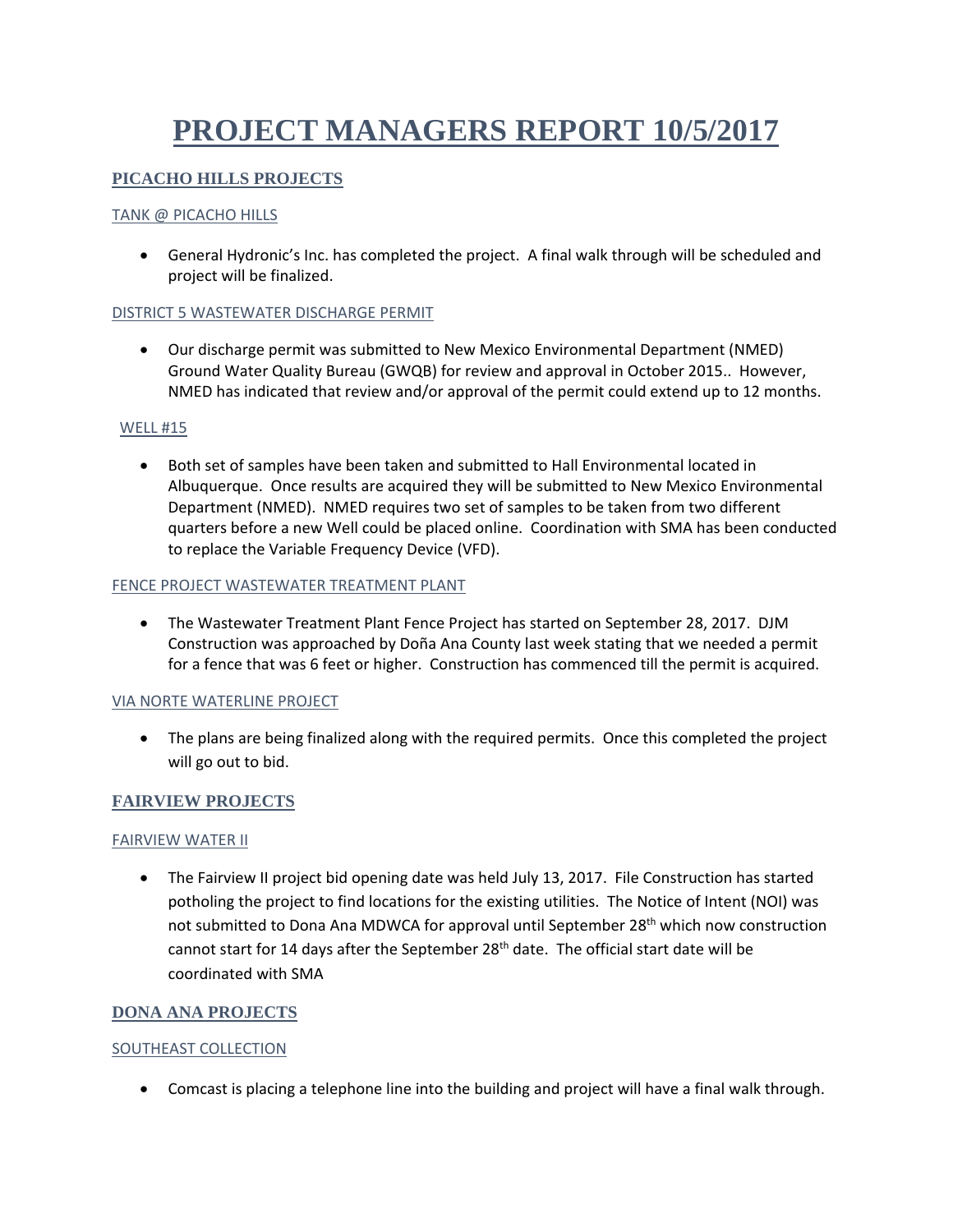#### WELL #7

● Well #7 has been sent and placed back in the well. Bac-T's will be taken this week and will be placed back online.

#### **RADIUM SPRINGS**

#### RADIUM SPRINGS WATER

 SMA submitted preliminary plans to Dona Ana MDWCA for the second review. Plans will be submitted back to SMA on Friday October 6, 2017.

#### WELL #11

 Well #11 is working but not online as of today. Both set of samples has been taken and submitted to Hall Environmental located in Albuquerque. Sample have been received and have been submitted to SMA for completion of the well with NMED.

#### **MISCELLANIOUS PROJECTS**

#### VALVE EXERSICING PROGRAM

 The valve exercising program has started. The goal is to complete 30 valves a week. Valves will be signed a number and inspected with a check list.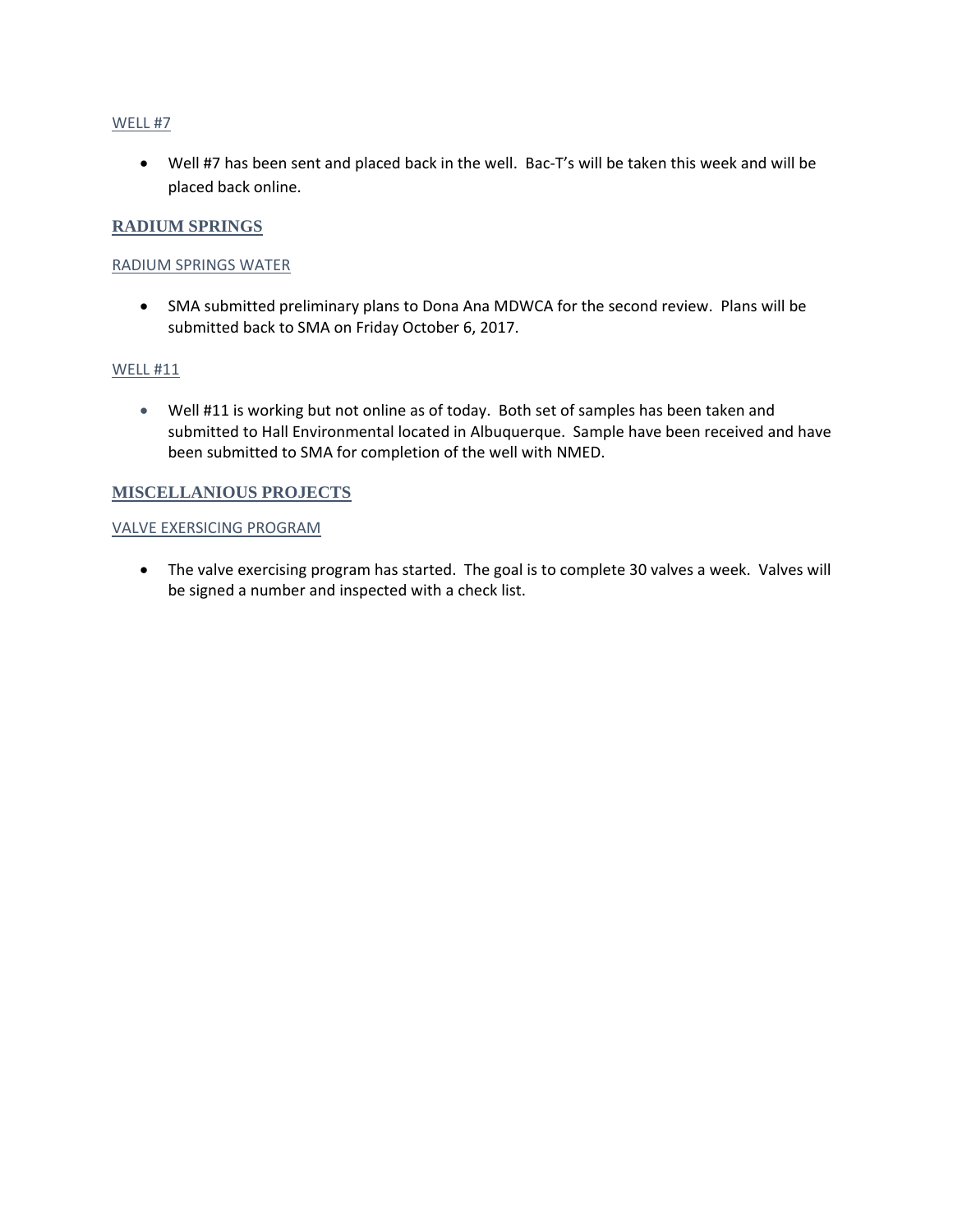

Underground Utilities Coverage **INSURANCE PROPOSAL**

Proposal for:

# Dona Ana Mutual Domestic Water Consumers Association PO Box 866 Dona Ana, NM 88032

This proposal shows the premiums for the general coverage described, but in no way changes or affects any terms, *conditions or exclusions of policies as actually issued. Premiumsshown are based on information furnished to the company.*

> **ProposalDate:** 09/25/2017

**Effective Dates:** TBD





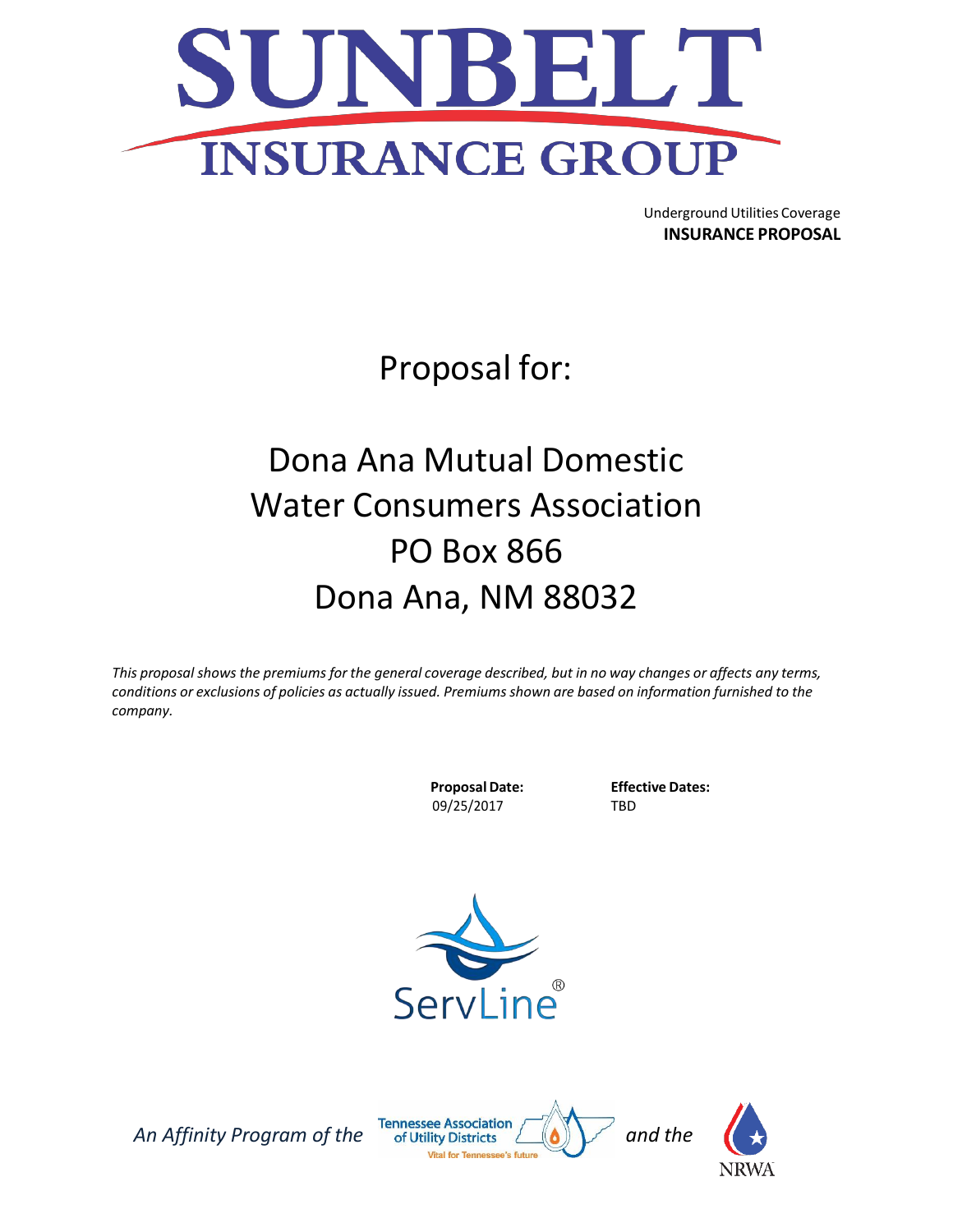## **LEAK COVERAGE (WATER)**

**Limit of Insurance Option 1: \$500 (Per Occurrence and Annual Aggregate) Option 2: \$1,000 (Per Occurrence and Annual Aggregate) Option 3: \$2,500 (Per Occurrence and Annual Aggregate)**

**Deductible** Waived **Reporting Conditions Customer Schedule Reporting & Adjustment Period** Monthly

#### **Special Terms and Conditions**

• Coverage designed to reflect the Dona Ana MDWCA's leak adjustment policy with guidelines and eligibility established in conjunction with ServLine.

| <b>Residential Rate:</b> | <b>Option 1: 1.30</b> |  |  |  |  |
|--------------------------|-----------------------|--|--|--|--|
|                          | <b>Option 2: 1.55</b> |  |  |  |  |
|                          | <b>Option 3: 1.80</b> |  |  |  |  |
| <b>Commercial Rate:</b>  | <b>Option 1: 3.60</b> |  |  |  |  |
|                          | <b>Option 2: 4.30</b> |  |  |  |  |
|                          | <b>Option 3: 5.00</b> |  |  |  |  |

### **LINE COVERAGE (WATER)**

| <b>Limit of Insurance</b>                 | \$10,000 (Per Occurrence)                              |  |  |  |  |
|-------------------------------------------|--------------------------------------------------------|--|--|--|--|
| <b>Coverage Extensions</b>                |                                                        |  |  |  |  |
| <b>Re-seeding and Landscaping Expense</b> | \$500 (Included within Limit of Insurance)             |  |  |  |  |
| <b>Restoration of Paved Surfaces</b>      | \$500 (Included within Limit of Insurance)             |  |  |  |  |
| Deductible                                | Waived                                                 |  |  |  |  |
| Valuation                                 | Replacement Cost                                       |  |  |  |  |
| <b>Reporting Conditions</b>               | Customer Schedule                                      |  |  |  |  |
| <b>Reporting Period</b>                   | Monthly                                                |  |  |  |  |
| <b>Residential Rates</b>                  | \$4.40                                                 |  |  |  |  |
| <b>Commercial Rates</b>                   | \$13.00 Single Occupancy<br>\$27.00 Multiple Occupancy |  |  |  |  |

### **LINE COVERAGE (SEWER)**

**Coverage Extensions Re-seeding and Landscaping Expense \$500 (Included within Limit of Insurance) Restoration of Paved Surfaces \$500 (Included within Limit of Insurance) Deductible** Waived **Valuation Valuation Replacement Cost Reporting Conditions Customer Schedule** Reporting Period Monthly

#### Residential **Rates \$6.00**

**Commercial Rates** \$13.00

#### **Limit of Insurance \$10,000 (Per Occurrence)**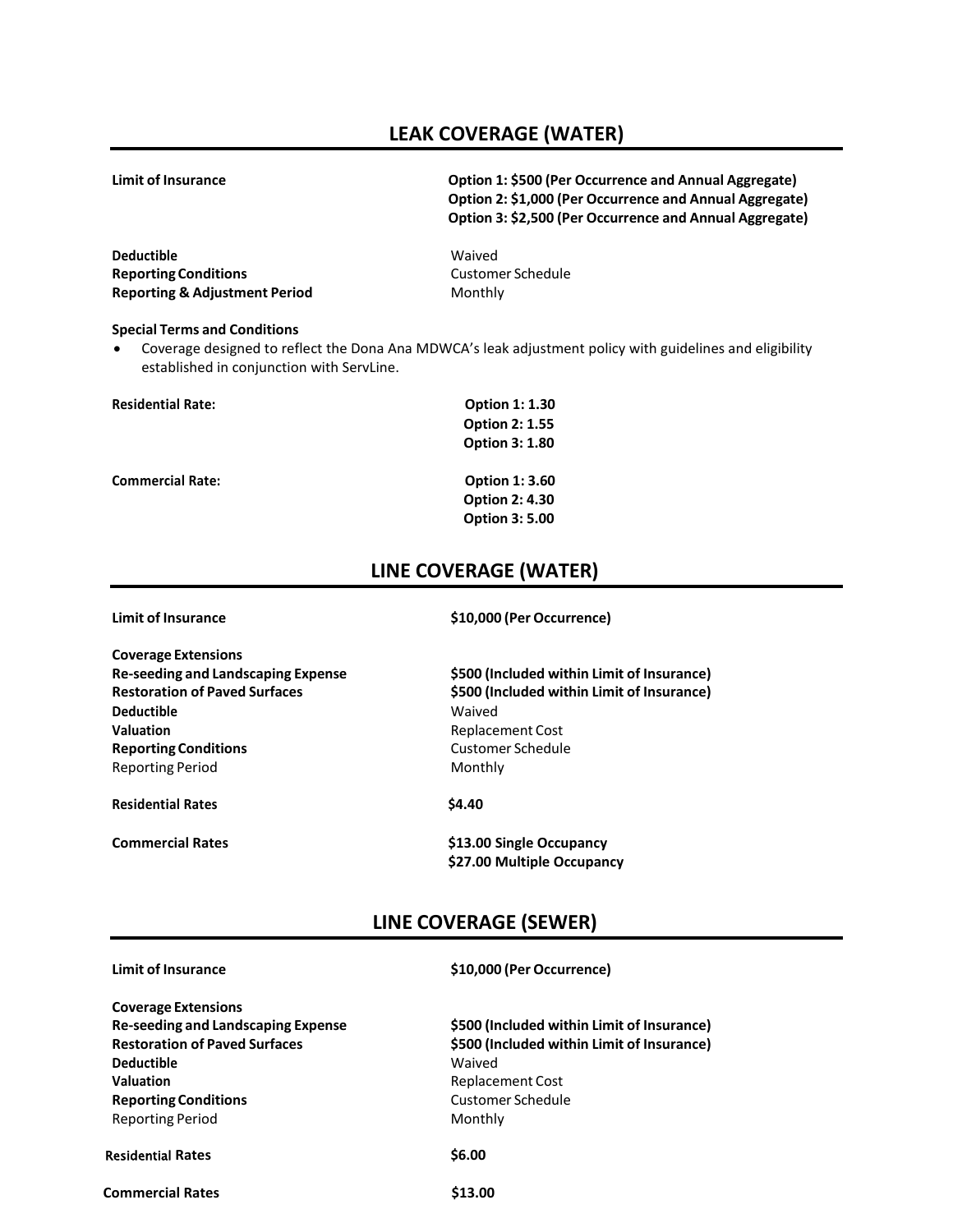**Billing Agency; Monthly**

This quote is valid for thirty (30) days from the date of this letter.

All rates are per participating customer per month.

**Commercial is defined as 2" meters or less with business or agricultural occupancy excluding manufacturing, industrial or master metered habitational**.

Terms and conditions outlined in the quote may differ from the specifications submitted; please review the specific *coverage part for details on coverage and exclusions.*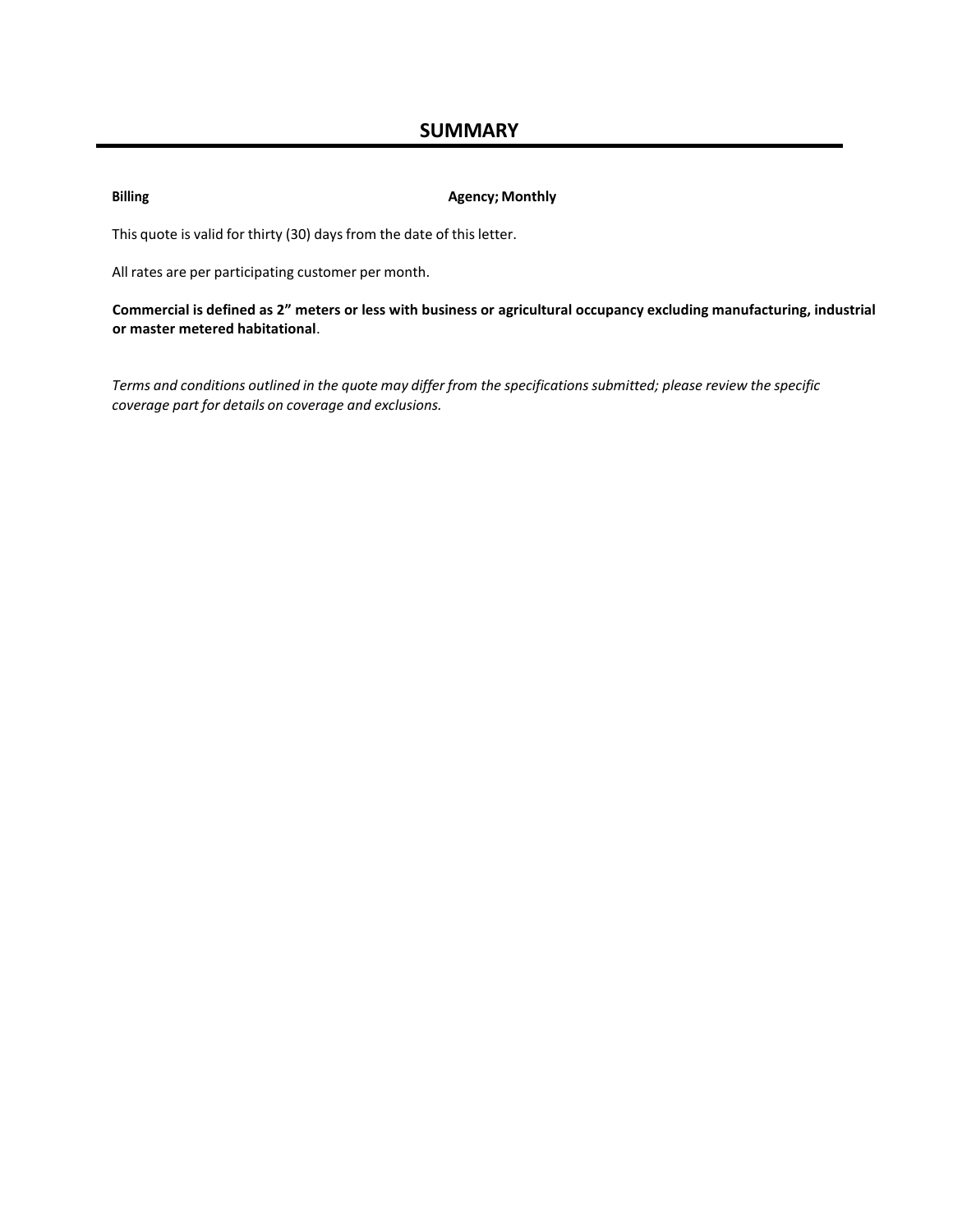## **Terrorism Risk Insurance Act of 2002 Disclosure**

The "Terrorism Risk Insurance Act of 2002" establishes a program within the Department of Treasury in which the Federal Government will share the risk of loss from terrorist attacks with the insurance industry. Federal participation will be triggered when the Secretary of the Treasury certifies an act of terrorism, in concurrence with the Secretary of State and the Attorney General of the United States, to be an act of terrorism committed by an individual(s) acting on behalf of any foreign interest, provided the terrorist act results in aggregate losses in excess of \$5 million. With respect to insured losses resulting from a certified act of terrorism, the Federal Government will reimburse individual insurers for 90% of the losses in excess of the insurer's retention, which is based on a specified percentage of the insurer's earned premium for the year preceding the loss. Insured losses covered by the program are capped at \$100 billion per year unless subsequent action of Congress changes that amount; this provision serves to limit insurers' liability for losses. All insurers providing commercial property insurance are required to participate in the program to the extent of offering and making available coverage for certified acts of terrorism in accordance with the terms and conditions of coverage which apply to other perils.

#### **TERRORISM PREMIUM: \$ TBD**

This quote outlines coverages and does not necessarily include all coverages requested on the application provided. Only coverages outlined above will be provided.